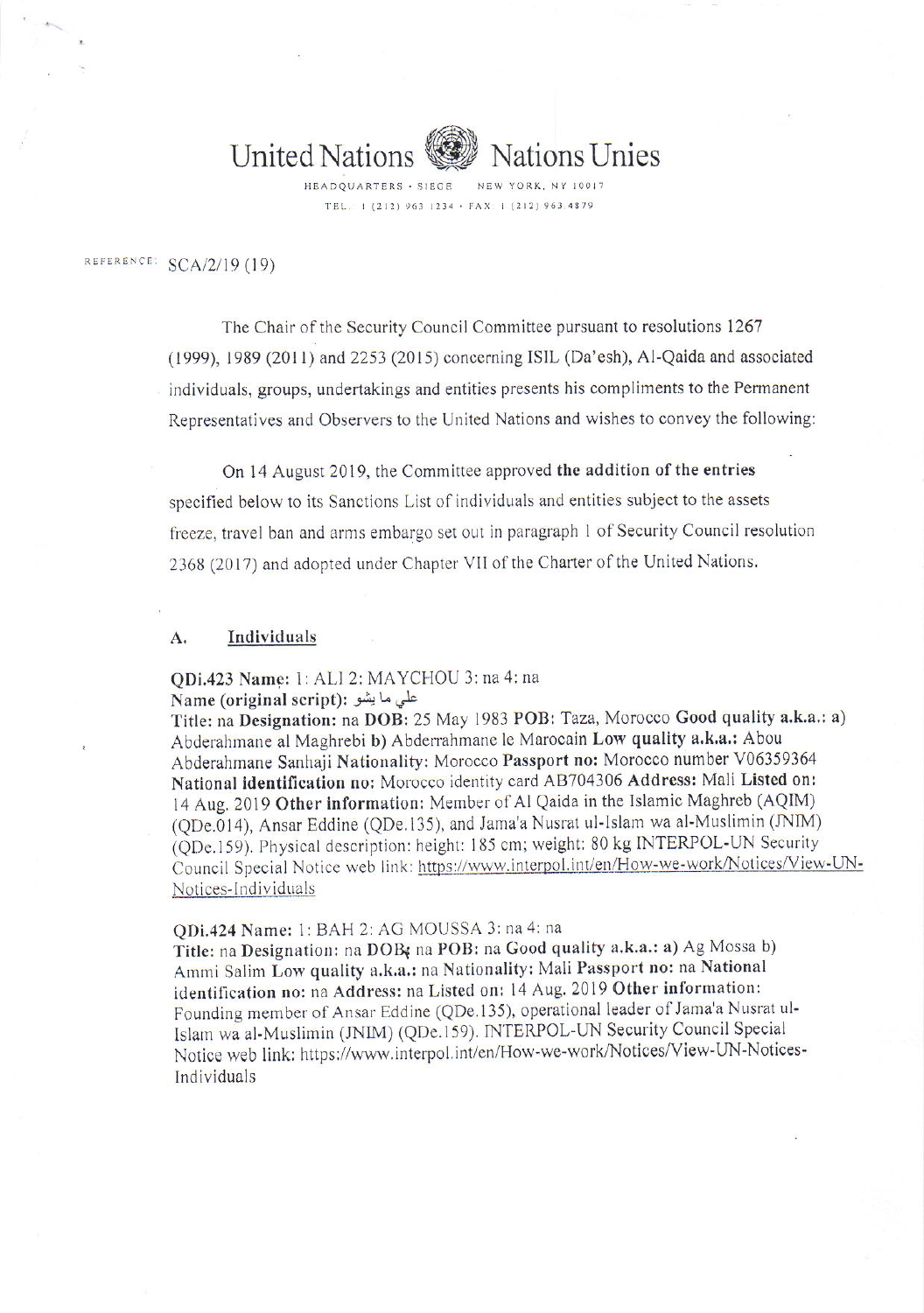The names of individuals and entities on the ISIL (Da'esh) and Al-Qaida Sanctions List pursuant to a decision by the Committee may be found in the "Press Releases" section on the Committee's website:

https://www.un.org/securitycouncil/sanctions/1267/press-releases.

To obtain a fully updated version of the List of individuals and entities associated with ISIL (Da'esh) and Al-Qaida and subject to the sanctions measures, Member States are encouraged to consult, on a regular basis, the Committee's website at the following URL: https://www.un.org/securitycouncil/sanctions/1267/aq\_sanctions\_list. The ISIL (Da'esh) and Al-Qaida Sanctions List is available in HTML, PDF and XML format and is updated regularly on the basis of relevant information provided by Member States and international and regional organizations.

The Consolidated United Nations Security Council List is also updated following all changes made to the ISIL (Da'esh) and Al-Qaida Sanctions List. An updated version of the Consolidated List is accessible via the following URL: https://www.un.org/securitycouncil/content/un-sc-consolidated-list.

In accordance with paragraph 19 of resolution 1526 (2004), the Secretariat automatically conveys updates of the ISIL (Da'esh) and Al-Qaida Sanctions List to States, regional and sub-regional organizations by e-mail shortly following the postings of such updates on the Committee's website. Member States are invited to submit any updated or new information for this purpose to the Secretariat by e-mail to: SC-1267-Committee@un.org or fax: (+1) 212-963-1300. The Committee encourages all States to allow implementation of updates of the ISIL (Da'esh) and Al-Qaida Sanctions List based on e-mails, soft-copy notices, or website postings.

Ï

14 August 2019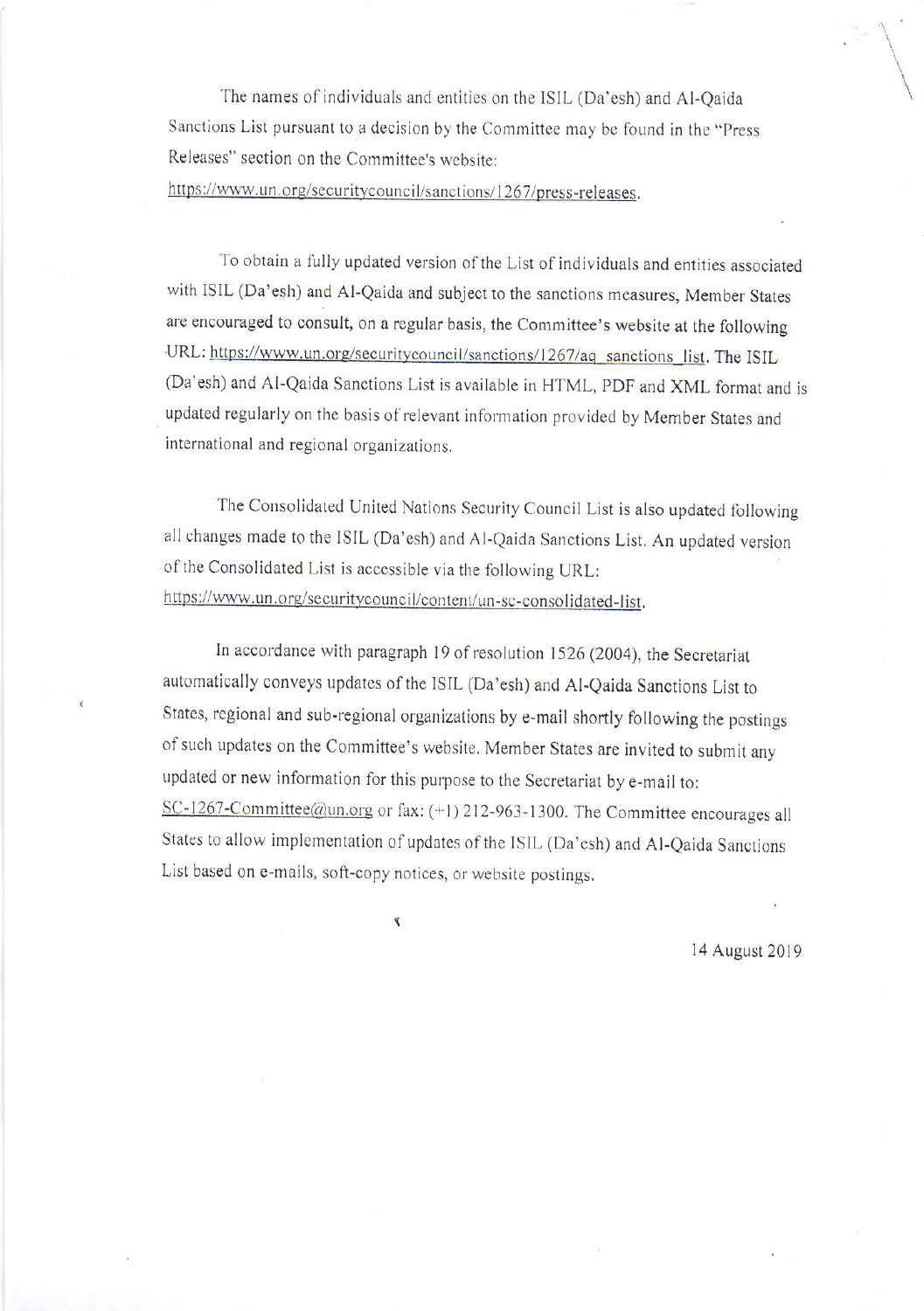# **Narrative Summaries**

### QDi.423

### Ali Maychou

In accordance with paragraph 13 of resolution 1822 (2008) and subsequent related resolutions, the ISIL (Da'esh) and Al-Qaida Sanctions Committee makes accessible a narrative summary of reasons for the listing for individuals, groups, undertakings and entities included in the ISIL (Da'esh) and Al-Qaida Sanctions List.

Date on which the narrative summary became available on the Committee's website: 14 August 2019

# Reasons for listing:

Ali Maychou was listed on 14 August 2019 pursuant to paragraphs 2 and 4 of resolution 2368 (2017) as being associated with ISIL or Al-Qaida for "participating in the financing, planning, facilitating, preparing, or perpetrating of acts or activities by, in conjunction with, under the name of, on behalf of, or in support of", "supplying, selling or transferring arms and related material to", "recruiting for" and "otherwise supporting acts or activities of" Al-Qaida (QDe.004).

# Additional information:

Ali Maychou, a former radical imam, and his brother Youssef Maychou (not listed), led a network that recruited and sent Moroccan fighters to northern Mali via Libya.

In May 2012, Ali Maychou joined the ranks of katiba Al Moulathamoun (QDe.140), headed by Mokhtar Belmokhtar (QDi.136), and became a member of its religious police.

In October 2012, he went to Timbuktu, at the time under the control of Al-Qaida in the Islamic Maghreb (AQIM) (QDe.014) and Ansar Eddine (QDe.135). He provided theological training to around 60 fighters, who were placed under the orders of Djamel Akkacha (a.k.a. Yahia Abou el Hammam) (QDi.313).

After Operation Serval, Ali Maychou took refuge in Ajdabiya, where he worked to establish contacts between AQIM and Libyan radical groups.

Today, Ali Maychou is the main media personality of AQIM in the Sahel. He made multiple statements, published by Al-Andalus, the media agency of AQIM.

On 20 January 2017, Ali Maychou claimed, in an audio message, responsibility for the attack perpetrated on 18 January 2017 inside the camp of the MOC (Mécanisme Opérationnel de Coordination) in Gao. The camp hosts elements of the Malian Armed Forces and members of the Platform and Coordination of Azawad Movements (CMA) who are to take part in mixed patrols, as envisaged by the Agreement for Peace and Reconciliation in Mali.